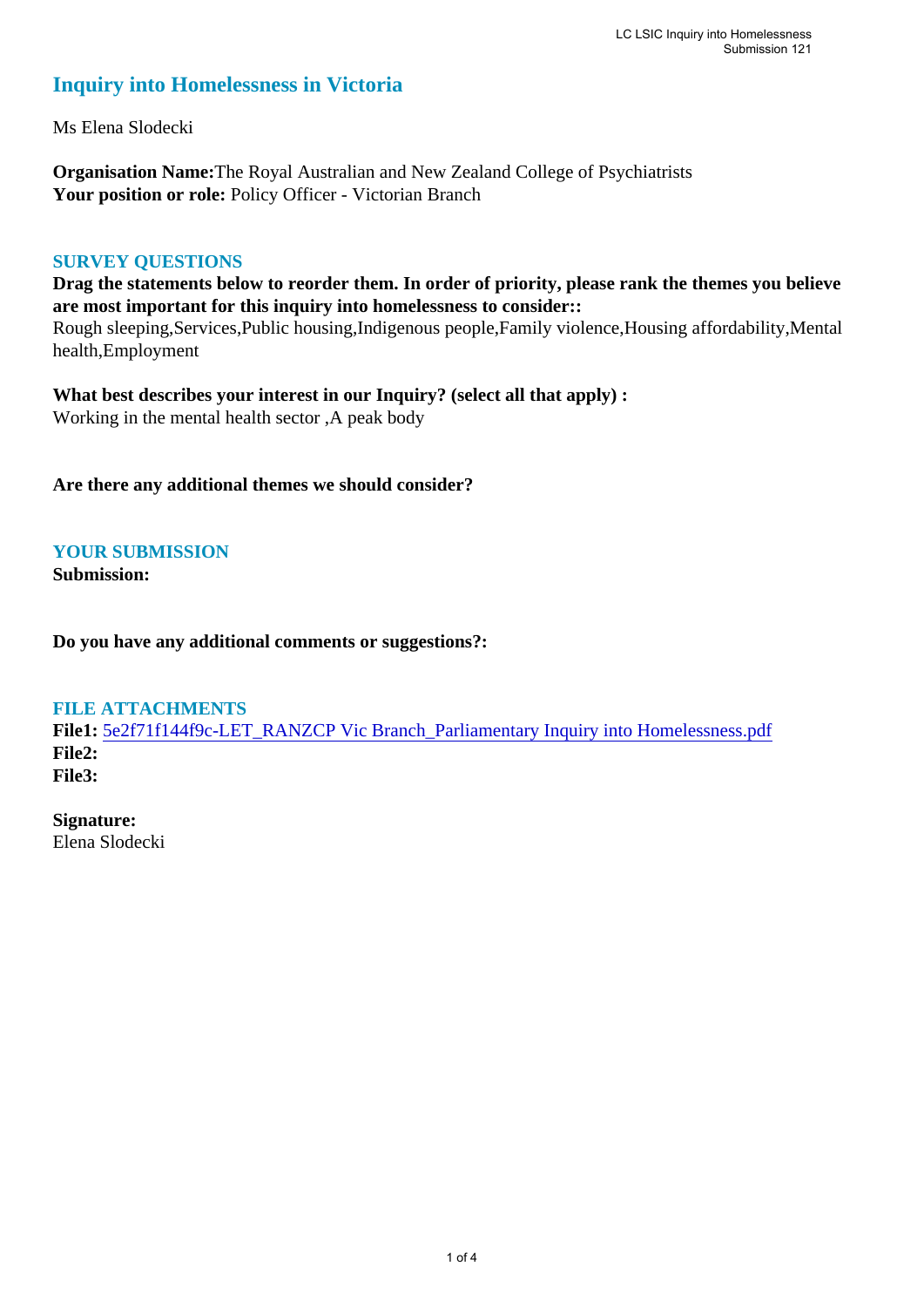28 January 2020

Parliament of Victoria Legislative Council, Legal and Social Issues Committee Parliament House, Spring Street EAST MELBOURNE VIC 3002

By online submission

Dear Legal and Social Issues Committee

### **Re: Inquiry into homelessness in Victoria**

The Victorian Branch of the Royal Australian and New Zealand College of Psychiatrists (RANZCP Victorian Branch) welcomes the opportunity to provide a submission to the Inquiry into homelessness in Victoria.

The RANZCP is a membership organisation that prepares doctors to be medical specialists in the field of psychiatry, supports and enhances clinical practice, advocates for people affected by mental illness and advises governments on mental health care. The RANZCP Victorian Branch represents over 1600 members, including over 1100 qualified psychiatrists and around 400 members who are training to qualify as psychiatrists.

We would like to make the following comments about housing, homelessness and mental health in Victoria. Our comments focus on the mental health system in Victoria and how it intersects with housing, homelessness and mental health outcomes.

There is a complex relationship between housing, homelessness and mental health. Research, and anecdotal evidence from members, suggests that individuals are being discharged from inpatient units into homelessness or inadequate housing. It is our experience that when people do not have a safe, secure and stable home to return to, there is little opportunity for them to recover and they are likely to be readmitted to mental health services or face significant challenges to their recovery in the community. We have witnessed the traumatising effect the decline in appropriate housing services has had on consumers and those who work in the system who are all too aware of discharging into homelessness.

Given the period after discharge is most fraught with risk of suicide (Large et al., 2011) it is essential individuals are being discharged into an environment that is conducive to recovery. Increasing the availability of appropriate housing in the community is likely to reduce the strain on the inpatient system, and also allow individuals to focus on recovery. There is a great need for long-term rehabilitation options for people with severe, enduring mental illness in order to enable them to live in supported accommodation, if required. For those who need help to live independently, there are limited options for long-term accommodation.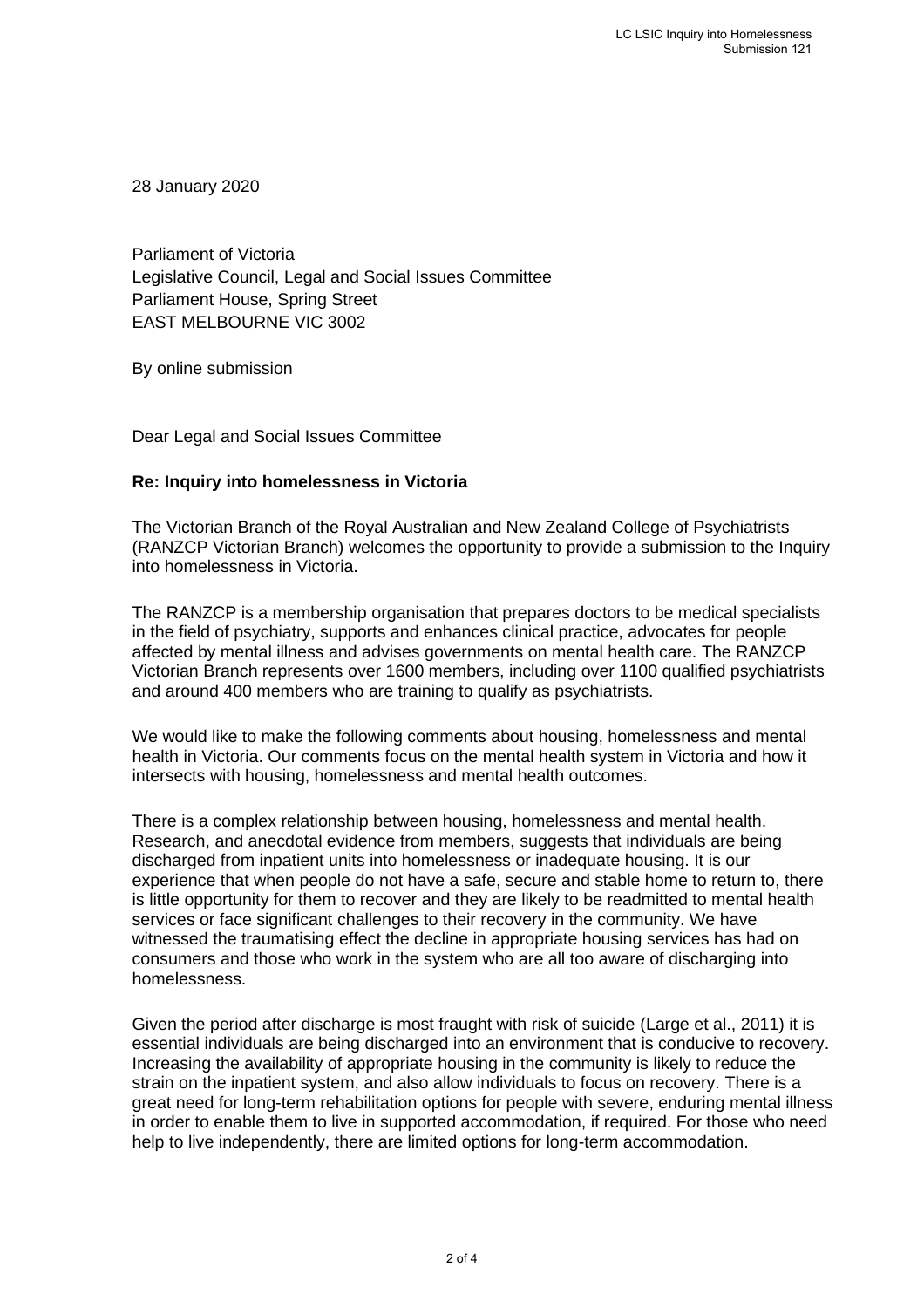Often Victorians enter the formal housing and mental health system at a point where their need is greatest. However, given the significant level of demand and variability in service provision across Victoria, individuals may face long waits to access mental health treatment. As the Victorian Auditor-General's Office (VAGO) report stated, there is a significant negative flow-on effect to other services if the mental health system is not functioning well, and this includes housing (VAGO, 2019). It is also concerning that where individuals have no fixed address, they are likely to face further barriers to care given access to Victoria's mental health system is determined by residential location.

The Victorian Government has several strategies and policies relating to housing and homelessness, as well as mental health. However, there is little integration across strategies and policies meaning there is no clear, interconnected action to resolve issues relating to housing, homelessness and mental health. Improved policy integration between housing, homelessness and mental health has been recommended as a system change which could have the potential to contribute to better housing and health outcomes for people with lived experience of mental ill health (AHURI, 2018). This is relevant for state-level policies, as well as between state and federal policies and governments.

As called for in our submission to the Royal Commission into Victoria's Mental Health System, we strongly recommend:

- 1. Development of a dedicated mental health, housing and homelessness strategy
- 2. Investigation of options and funding for long-term and medium-term rehabilitative options for people with mental illness who require a supported living environment.

Whilst the Royal Commission's Interim Report did not make recommendations relating to housing and homelessness, we hope to see this investigated further as part of the final report due in October 2020. The RANZCP Victorian Branch is strongly supportive of measures which improve the supply of affordable, appropriate and available housing in Victoria, as well as improve transition to and stability of tenure for those with mental ill health. Stable, safe and secure housing should be seen as a preventative measure and part of a suite of psychosocial supports necessary for an individual's mental health and wellbeing.

Should you have any questions relating to the contents of this letter, please contact Elena Slodecki, Policy Officer – Victorian Branch, at

Yours sincerely

Dr Kerryn Rubin **Chair, RANZCP Victorian Branch**